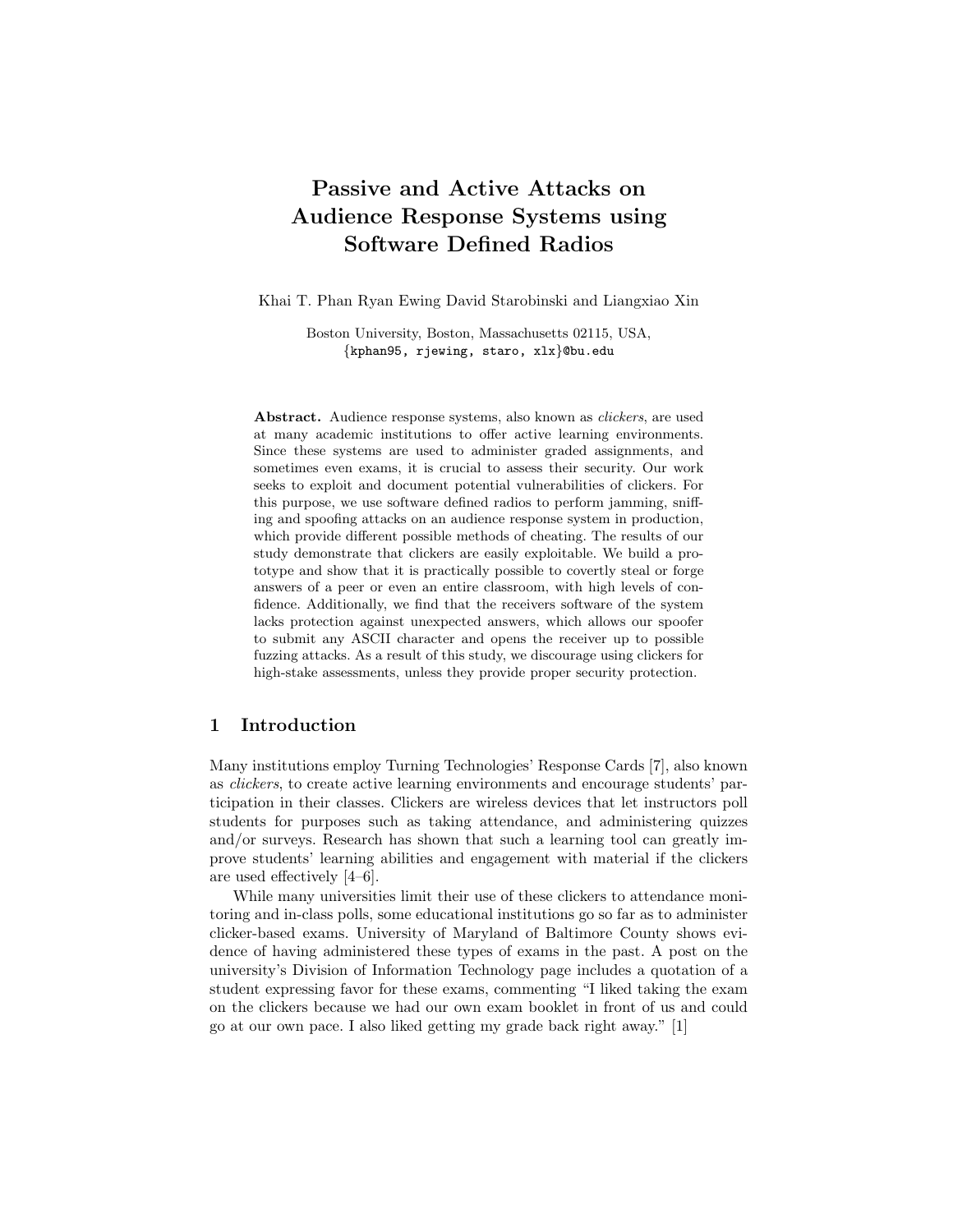The popularity of clickers raises the question of whether these devices are actually secure. In particular, since clickers transmit over radio frequencies, is it possible for a student or another party to block, eavesdrop, or change answers submitted by other students?

In this paper, we answer this question in the affirmative. We build a prototype of a fake receiver (sniffer) and a fake clicker (spoofer) using the HackRF One software defined radio platform [2]. Using information provided by the sniffer or the functionality of a spoofer, a student can cheat in various ways, e.g., by finding out the most commonly submitted answer, looking at the answer submitted by a particular student (assuming the clickerID of that student is known), or by altering the answer submitted by other students. Furthermore, we uncover new information about the TurningPoint receiver and polling software that could lead to additional vulnerabilities in the form of fuzzing. Specifically, we find these technologies do not fully sanitize user input, allowing our spoofer to submit unexpected answers to polls.

## 2 The Tools

#### 2.1 The HackRF One

The specific software defined radio used in this project to assess the security of Turning Technologies' Response Cards is Scott Gadgets' HackRF One. The HackRF One [2] is a hardware device able to capture radio signals via an antenna and stream the signal data captured through USB into another device, oftentimes a computer operating on a Linux-based operating system. This stream of data can then be modified and analyzed with software.

#### 2.2 GNU Radio

With the HackRF One offering the hardware support for this project, the software GNU Radio [3] is used to perform signal processing and analysis on the digital input received via USB port. GNU Radio has become an increasingly popular tool for research, due to its customizability and simple GUI interface [8]. This user-friendly GUI interface is known as GNU Radio Companion, often abbreviated GRC. GNU Radio offers the software equivalent of nearly every hardware tool used in signal processing, making it an extremely powerful tool for this project.

## 3 Reverse Engineering

The procedure of receiving a data packet requires filtering the signal, demodulating it with the correct modulation scheme, synchronizing clocks with the signal's data rate, transforming the demodulated signal into a binary data stream (data consisting of 0 and 1 values), then interpreting the binary data stream in order to discover packets sent by the clicker. In order to implement attacks such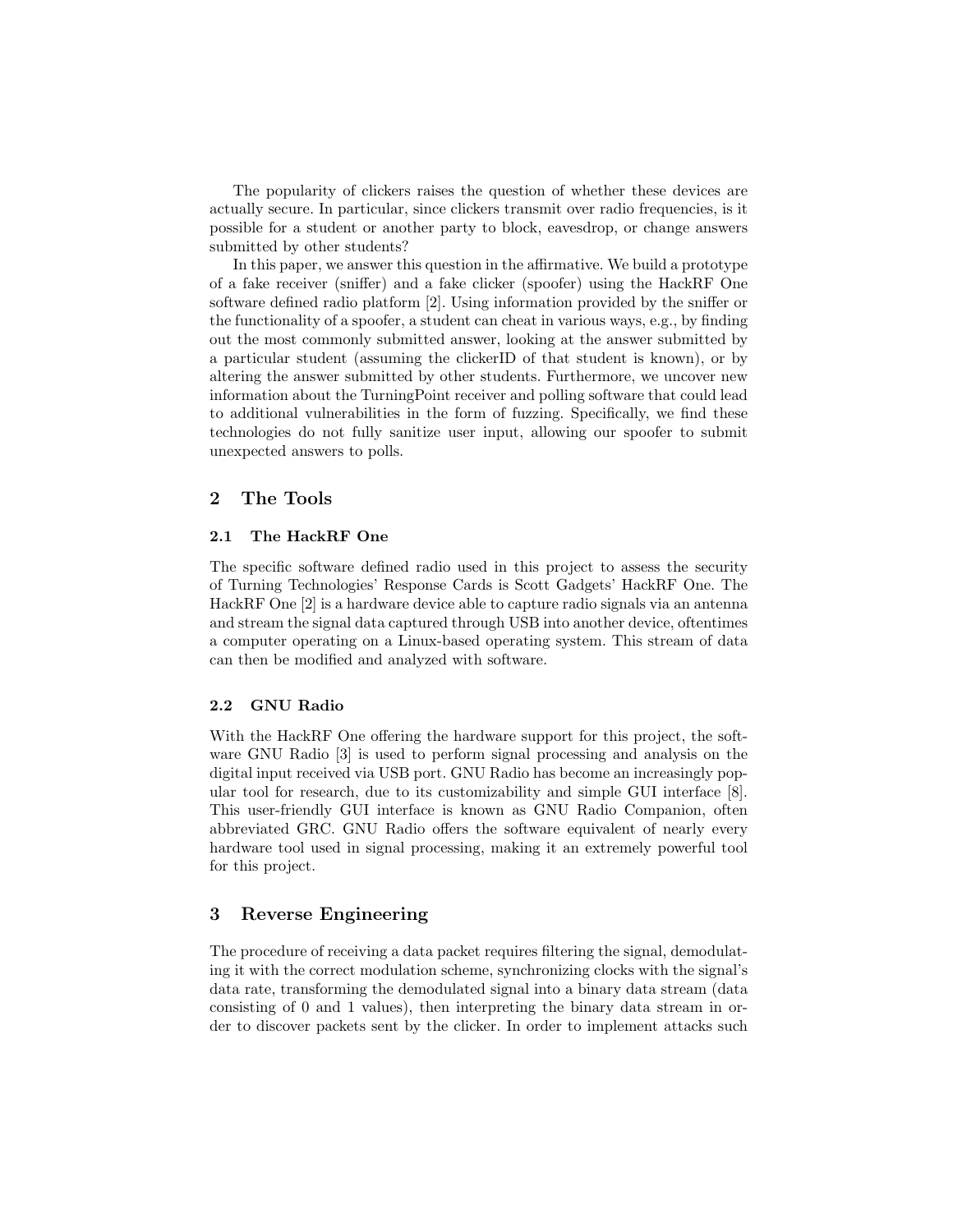#### Table 1. TurningPoint Clicker Specifications



Fig. 1. GNU Radio implementation of the receiver.

as sniffing and spoofing, it is important to determine how clickers operate. To find the necessary information, we take advantage of specifications of the Nordic nRF24LE1 chip, data from the FCC website, and analysis of the clicker signal captured through the HackRF One. The information we found is summarized in Table. 1.

The final information required is the packet structure for the sake of sniffing and spoofing packets. The packet structure contains 8-bit preamble, 24-bit target address, 24-bit source address, 8-bit payload, and 16-bit CRC, where the preamble and target address are permanently 0x55 and 0x123456 and the CRC algorithm is CRC-CCITT (0xFFFF).

## 4 Sniffer Implementation

#### 4.1 Flowgraph Blocks.

The GNU Radio flowgraph (see Fig. 1) consists of the following blocks:

- 1. The Osmocom Source generates a stream of complex numbers based on the signal that the HackRF One receives via its antenna.
- 2. This stream of numbers is passed through a Low Pass Filter in order to filter out all signals aside from the desired 1 MHz bandwidth clicker transmission channel.
- 3. That filtered stream of data is then passed through a GFSK Demod block which demodulates a GFSK modulated signal into bits.
- 4. Lastly, this stream of deciphered bits is pushed into the File Sink which saves the binary stream into a file.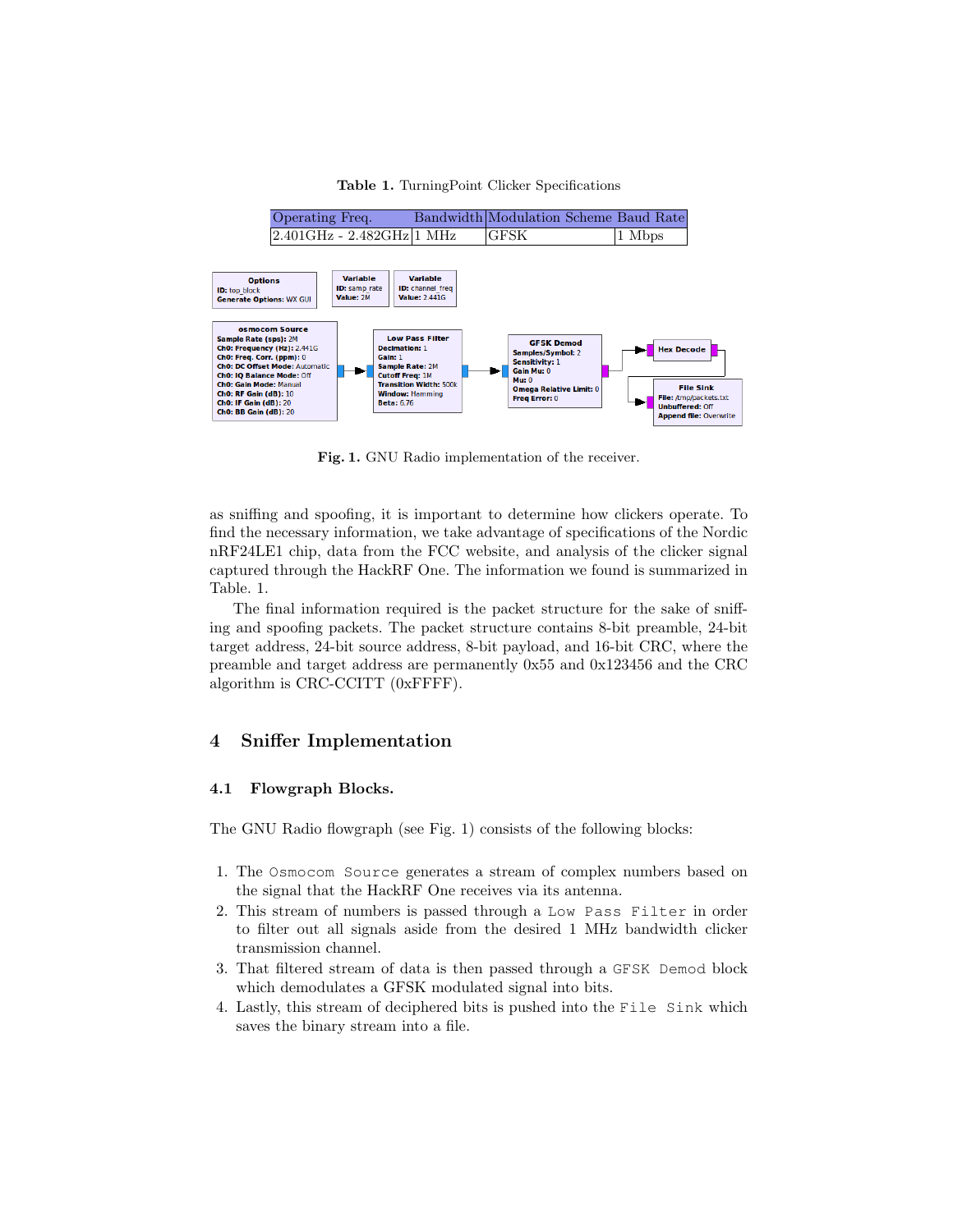#### 4.2 GRC Implementation.

The only remaining step is to find a way to parse the binary stream in real time. To that end, we create a new block using GRC itself to decipher the packets. GNU Radio provides the option of writing custom blocks using  $C++$ or Python, based on so-called Out-of-Tree (OOT) modules. Such modules are useful when one needs to implement a new function that GRC does not provide in its existing library. Toward this end, we create a simple Man-in-the-Middle block which directly parses the output from the GFSK Demod and logs the found packets to GRC's built-in console. We call the block Hex Decode (see Fig. 1), as it decodes the binary stream into hex.

## 5 Results

In order to assess the security of using clickers for high-stake graded assignments, we demonstrate jamming attacks, sniffing attacks, and spoofing attacks using the HackRF One device and gauge the efficiency of these attacks.

### 5.1 Sniffing

The goal of sniffing is to stealthily and passively acquire knowledge of others' answers and packet submissions. According to benchmarking results, sniffing should perform extraordinarily well within a lecture hall or classroom setting. An accuracy near or above 90% is achieved at almost all distances within 25 feet, with distance within 10 feet having near perfect results. Additionally, the sniffer receives on average twice as many packets as the receiver does, which means it is less prone to errors and could receive an answer earlier then the receiver. We note that in most scenarios, the user would be sitting near other clickers, generally within a vicinity of 25 feet radius. Thus, the clickers are extremely vulnerable to a sniffing attack, as such an attack is expected to receive nearly all answers that are submitted within the classroom.

#### 5.2 Spoofing

Throughout our tests, we discovered several possible attacks using spoofed packets.

1. Forging answers. One attack involves changing the answers of other students. Once a clicker ID is known, the attacker can spoof a packet with the same ID with a different answer. The receiver, believing the packet is sent from the real clicker simply changes the answer stored for that ID, without notifying the student whose answer was altered. Since the HackRF One can quickly switch between transmitting and receiving, it is possible to collect IDs from an entire classroom of students and alter each answer in seconds.